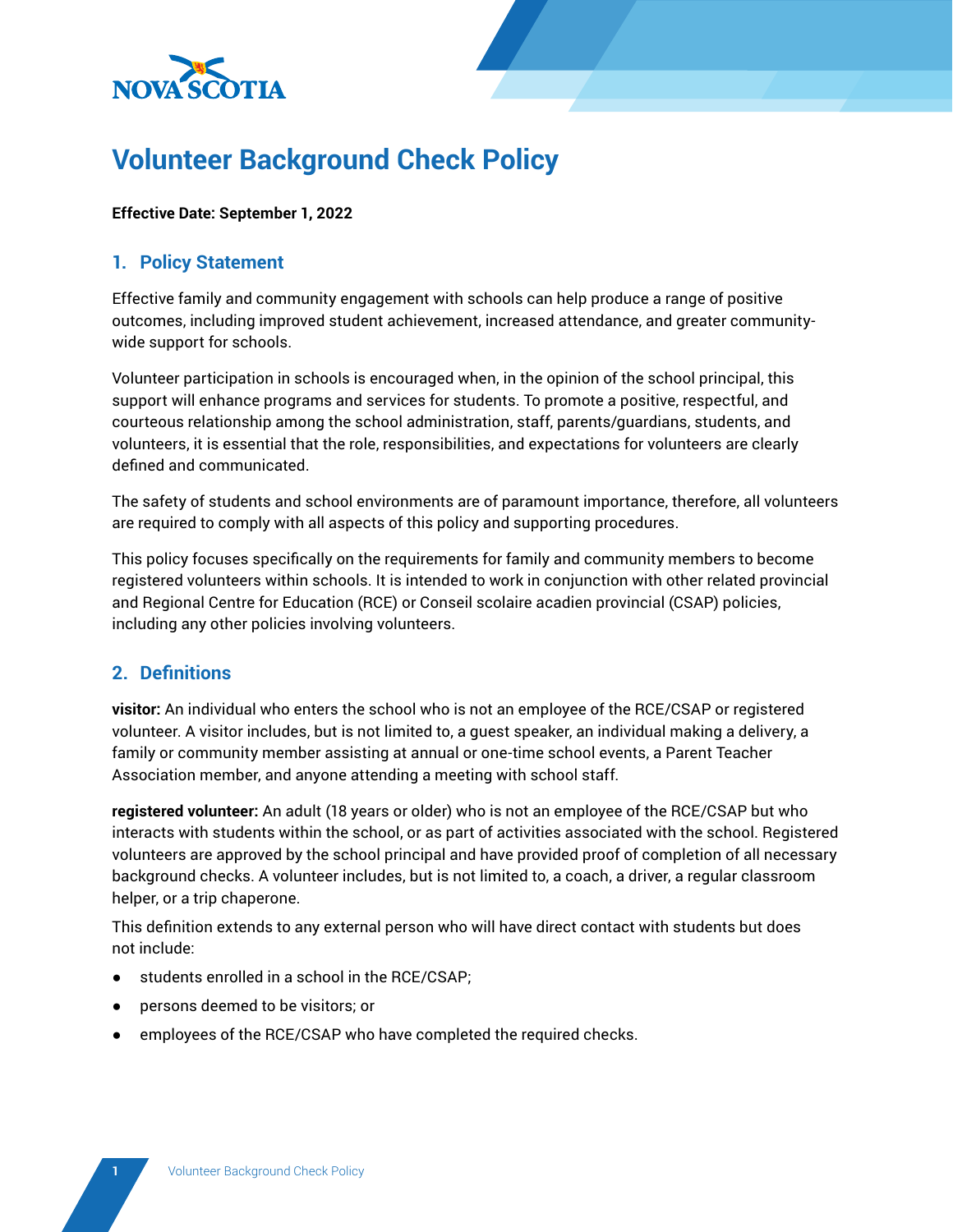

**employee liaison:** An employee of the RCE/CSAP designated by the principal to oversee an activity and any volunteers supporting that activity. Employee liaisons may not always be present during the activity; however, they are responsible for communicating with volunteers on a regular basis and addressing any concerns.

**screening process:** A system used to ascertain the character and competencies of a volunteer. The process is a series of precautions that the school follows to ensure the safety of all the students in the educational or extracurricular settings of the school.

# **3. Policy Objectives**

This policy outlines the reasonable measures necessary to ensure the safety and security of all students while under the supervision of registered volunteers.

# **4. Guiding Principles**

- The safety and security of students is the first and foremost consideration.
- Involvement of family and community members as registered volunteers in schools is valued and viewed as important in cultivating community and school relationships.
- Regular checks help ensure volunteers meet safety standards needed to lead or support school activities.

## **5. Application**

This policy applies to all RCEs, the CSAP, and all Nova Scotia public schools and associated programs.

The directives outlined in this policy replace directives in existing policies covering the same issue.

## **6. Policy Directives**

- 6.1 Visitors must always be under the supervision of a school staff member while on school property.
- 6.2 Prior to the approval by the school principal, volunteers must submit to the school principal or RCE/CSAP the completed required background checks including a Child Abuse Register Search and Vulnerable Sector Check along with any other information requested as part of the screening process. Completed background check documents will be stored in the volunteer's confidential file at the school or RCE/CSAP. In cases where a Vulnerable Sector Check cannot be obtained and the principal is satisfied that the authorized body (e.g., law enforcement agency) has refused to complete a Vulnerable Sector Check, a Criminal Records Check will be submitted instead.
- 6.3 A principal or RCE/CSAP may accept a background check document for up to six months from the date the check was completed. Completed background check documents are valid for a maximum three years and must be repeated and resubmitted once expired if the individual wishes to remain a registered volunteer with the school. Principals may request resubmission earlier than three years.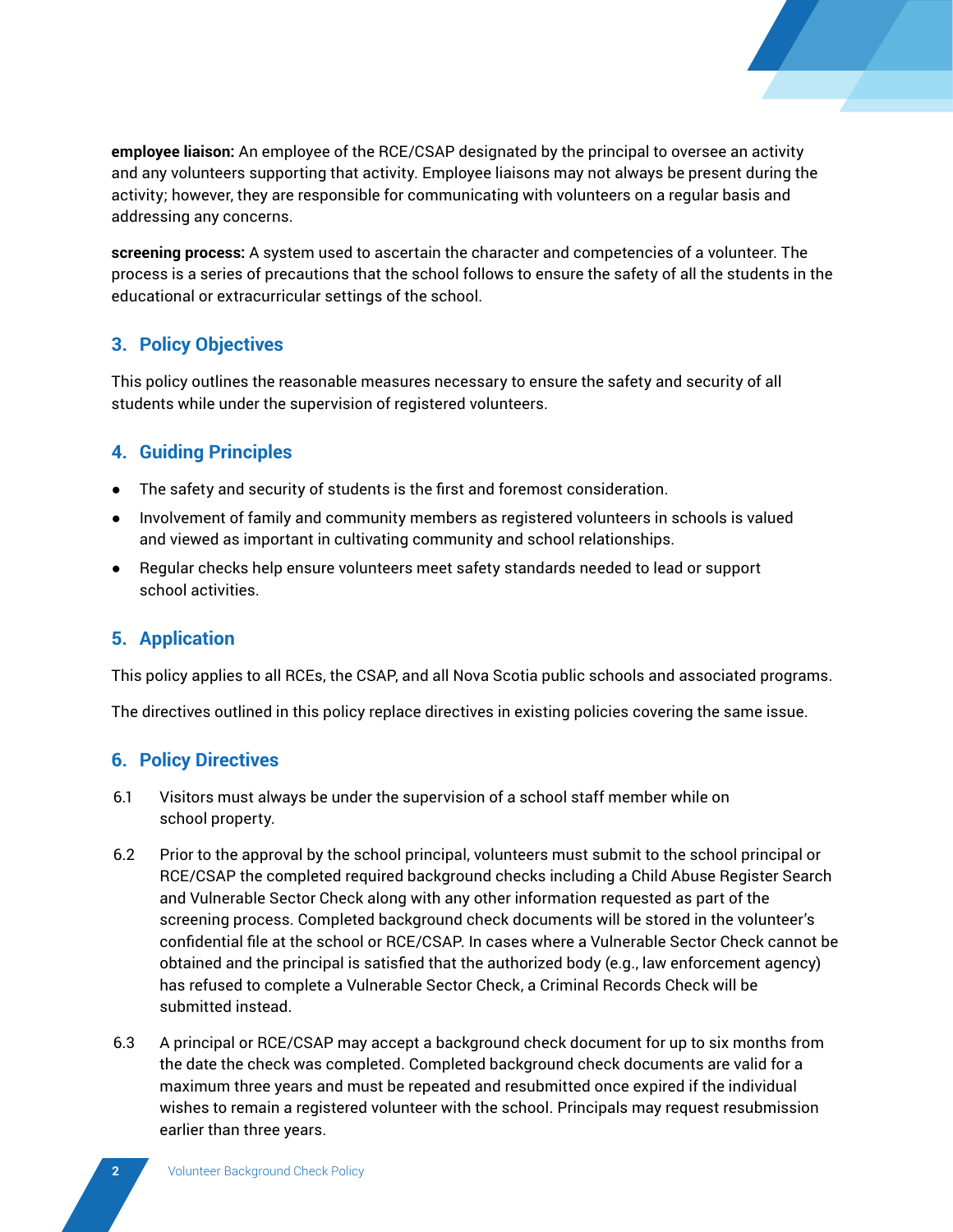- 
- 6.4 The school principal is responsible for approving and registering volunteers within the school(s) for which they are responsible.
- 6.5 Once approved and registered, all volunteers must immediately disclose any new charge or conviction for a criminal offence to the school principal should one occur in the time that the volunteer is registered with the school.
- 6.6 Activities supported by volunteers will be approved by the school administration in consultation with any employee of the RCE/CSAP the volunteer is assigned to support.
- 6.7 Once volunteers are approved, the principal or employee liaison will determine if they need to meet with the volunteer to review the volunteer's roles, responsibilities, and/or specific duties.
- 6.8 The time allocated for volunteer work will enhance regular, co-curricular, or extracurricular school programs and should not interfere with established expectations and routines of the school.
- 6.9 The principal may request that volunteers report to a designated RCE/CSAP employee liaison. Volunteers may be assigned specific tasks under the direction of the employee liaison assigned to the activity.
- 6.10 Volunteers will adhere to the *Provincial School Code of Conduct Policy* when addressing issues related to student behaviour. They will also report any issues or problems to the principals or employee liaison for appropriate action. If the volunteer has any questions about the *Code of Conduct*, they should request a meeting with the principal or employee liaison.
- 6.11 The school principal may request background checks of any external person who will be in direct contact with students, for example as part of a research request.

## **7. Roles and Responsibilities**

#### **The Department of Education and Early Childhood Development is responsible for**

- communicating the *Volunteer Background Check Policy* to appropriate staff at the RCEs/CSAP
- ensuring that RCE and CSAP personnel understand their roles and responsibilities related to this policy

## **Regional Centres for Education and Conseil scolaire acadien provincial are responsible for**

- communicating the *Volunteer Background Check Policy* to school administrators and staff
- overseeing the application of the *Volunteer Background Check Policy* in their region
- providing advice to principals as needed
- if not maintained by the school principal, maintaining an up-to-date registry of all registered volunteers for each school, ensuring all active volunteers have up-to-date background checks
- ensuring all schools have copies of "Form 1: Application for Access to a Record" (Office of the Information and Privacy Commissioner Nova Scotia 2006) for access requests through the FOIPOP process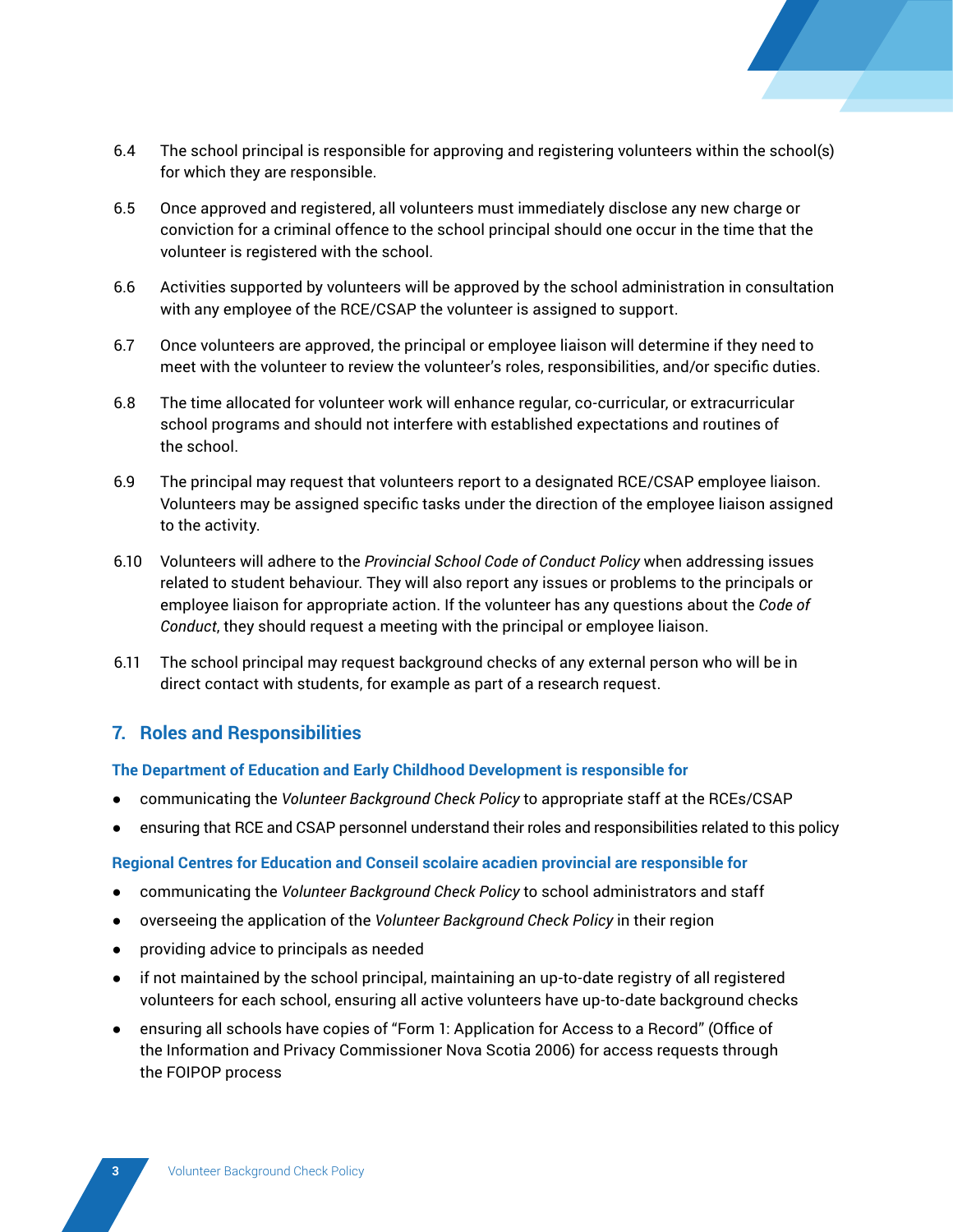

#### **Principals are responsible for**

- making the final decision, in consultation with the RCE/CSAP as needed, concerning selection, placement, continuation, and replacement of a registered volunteer
- ensuring that all volunteers have completed the necessary screening process prior to becoming registered volunteers at the school
- if not maintained by the RCE/CSAP, retaining a confidential file for each registered volunteer that includes all screening information including completed required background check documents; if a volunteer is deemed ineligible to register with the school, a memo outlining the considerations and record of decision should also be retained in the volunteer's confidential file
- if not maintained by the RCE/CSAP, maintain an up-to-date registry of all registered volunteers at the school, ensuring all active volunteers have up-to-date background checks
- determine ongoing eligibility of a registered volunteer after a volunteer provides immediate disclosure of any charge or conviction for a criminal offence. A memo outlining the considerations and record of decision should be retained in the volunteer's confidential file.
- designating employee liaisons as needed
- ensuring that the volunteer only has access to student information that is relevant to performing their assigned duties
- ensuring that the volunteer does not assume responsibility for disciplining students but reports problems to the school administration or employee liaison for appropriate action
- delegating duties under this policy, as needed, to their vice-principal(s)

#### **Employees of the RCE/CSAP are responsible for**

- at the direction of the principal, acting as an employee liaison for activities they have expressed an interest in leading
- ensuring that any volunteer they are working with is registered with the school and approved by the principal

#### **Registered volunteers are responsible for**

- undergoing a screening process, at the request of the principal, that could include a:
	- volunteer application form (optional);
	- reference check (optional);
	- Child Abuse Register Search (required); and,
	- Vulnerable Sector Check or Criminal Records Check (required).
- costs, as requested, that are associated with providing the required background checks
- completing any other processes and forms as required by RCE or CSAP policies
- immediately disclosing any charge or conviction for a criminal offence to the school principal
- acting within the scope of their duties as a volunteer with the RCE/CSAP and carrying out only those duties that have been assigned and approved by the principal and/or employee liaison to maintain accident and liability coverage under the School Insurance Program (SIP)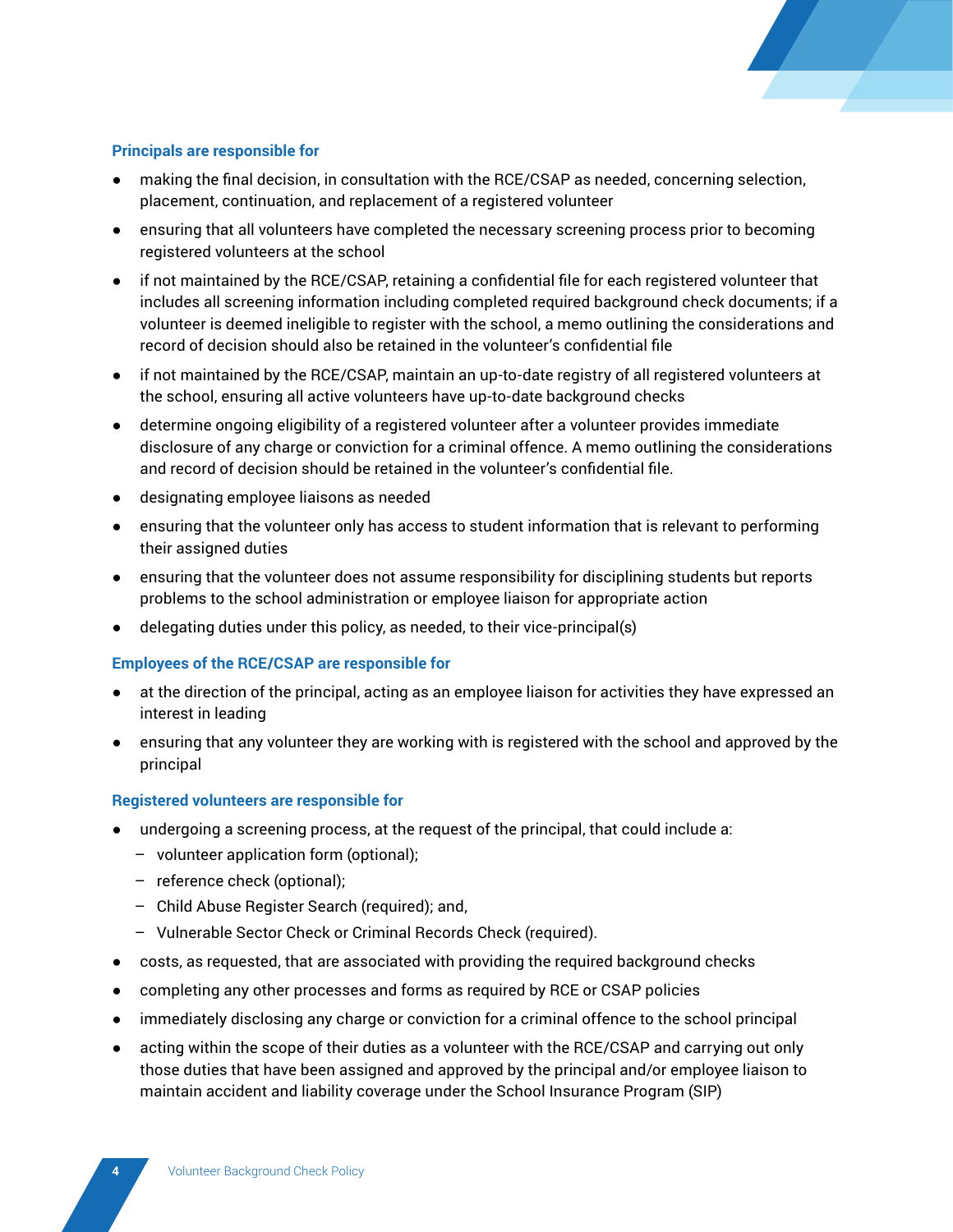

- adhering to any other regional or provincial policies related to their interactions with students (*School Transportation Policy*, *Extracurricular Activity Supervision Policy*, *Provincial School Code of Conduct Policy*, etc.)
- reporting any problems with student behaviour to the employee liaison of the RCE/CSAP or principal
- notifying the principal or employee liaison of the RCE/CSAP when an illness or other circumstance prevents the volunteer from reporting to the school for volunteer duties
- respecting confidentiality of school matters

## **8. Records**

Records need to be stored in secure storage with limited access at the school or RCE/CSAP. Documents will be confidentially maintained with a high degree of security to avoid unauthorized access, collection, use, alteration, duplication, disclosure, displacement, or disposal.

Volunteer record check information will not be disclosed for reasons other than determining the suitability of an individual to register as a volunteer at the school.

The following information is to be stored in a volunteer's confidential file:

- Vulnerable Sector Checks/Criminal Record Check for successful applicants;
- immediate disclosure reports;
- disclosure follow up—considerations and record of decision; and,
- volunteer application form (if applicable).

Vulnerable Sector Checks/Criminal Record Check, considerations, and records of decision for unsuccessful applicants will also be stored in a confidential file and subject to the same storage and disposal guidelines as volunteer files.

When an RCE/CSAP uses an individual's record check information to determine initial or ongoing volunteer status, the principal shall retain that information for at least four years after making the determination.

Disposal of records containing volunteer (and employee) personal information will be carried out using secure methods, such as shredding.

- Upon resubmission of background check documents, previous versions may be removed from the volunteer's confidential file and disposed.
- Proper signatures will be obtained prior to the disposal of records pertaining to volunteers.

RCEs and CSAP are responsible for adhering to FOIPOP in terms of access to information requests and ensuring the privacy of personal information in compliance with the *FOIPOP Act* (Nova Scotia 1993a).

RCEs and CSAP shall adhere to the *[Privacy Breach Protocol](https://beta.novascotia.ca/sites/default/files/documents/1-1132/managing-privacy-breach-protocol-and-forms-en.pdf)* (Nova Scotia Department of Internal Services 2017). The *Privacy Breach Protocol* will guide RCEs/CSAP through the decision making and documentation that is required in response to a breach of personal information.

Employees who contribute to the circumstances of a privacy breach, as described in the *Privacy Breach Protocol*'s "Consideration Table," may be subject to disciplinary action in accordance with processes established in collective agreements or terms and conditions of employment.